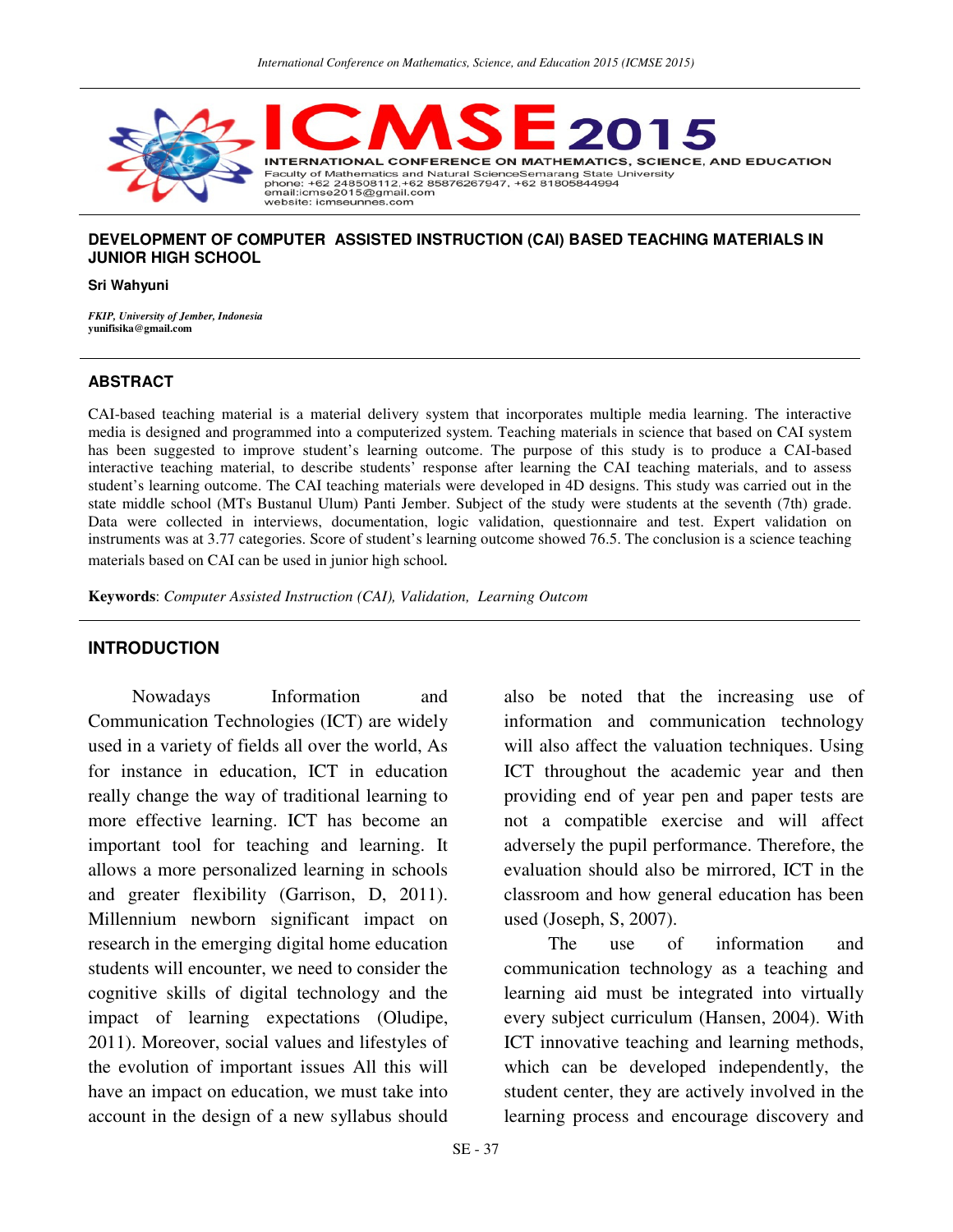learning experiences, problem solving skills, and so on (Ramest, 2013). At the same time develop the skills and efficiency aspects of digital, digital tools such as online collaboration, self-confident and critical use (Jeffdunn, 2013).

Not all students will have the opportunity at home or elsewhere, digital resources, there are several reasons. In some countries, the most advanced computer from home is almost 100%, but there are still some homes without. Some people do not have access to the Internet (or broadband), because of where they live or their socio-economic status. Schools should provide students with the opportunity to develop digital literacy (Damuri, YA, 2012).

The implementation of curriculum 2013 in schools should be done by ICT in secondary schools usually doubled, information and communication technology is used as a tool throughout the course depends on the device and access to resources, but also as an independent discipline in its own. It is like what in the regulation of ministry of national education Number 22 year 2006 about the standard content that the substance for science learning in junior high school based on ICT. According to Amy & Cherin (2003) science teacher will be able to give science knowledge to student in simple and suitable procedure if he/she masters science material well. Besides that, is teaching material based on ICT is very needed to be guidance for teacher and student. Thus, the implementation of science learning ibased on ICT in junior high school has strong legal basis.

Globalization demands education world always to adapt technology development to the improvement of education qualify, especially learning process. Teachers should be familiar with a variety of teaching methods, especially learning process. One of the important thing in

learning process is teaching material (Nesbit, J, 2014).

Teaching material is everything that is prepared and used by teacher to help to do learning process in the classroom (Prastowo, 2012:16). One of them through developing computer based teaching material that utilizes computer flexibility to solve the problems. The instruction uses computer is known with learning concept with computer assist or known well as CAI (Computer Assisted Instruction). CAI concept has function as learning material presenter, learning material depositor, still gives learning evaluation analysis (Musfiqon, 2012:190).

CAI is expected can help learning process to get satisfy learning outcome. Science teaching material based on CAI is teaching material development product that has been arranged by researcher based on student's need, so it can be reached learning objective what is desired.

Based on the background, the objectives of this research are to produce interactive teaching material based on valid CAI and to describe student's learning outcome after using teaching material based on CAI in state middle school (MTs Bustanul Ulum) Panti Jember.

# **METHOD OF RESEARCH**

This research is research and development. The research subject is students at the seventh (7th) grade in state middle school (MTs Bustanul Ulum) Panti Jember. Technic of determining sample from this research uses purposive sampling through analyzing the student. Purposive sampling is sample determining technic with consideration so that it is worthy to be sample. This consideration is done on analyzing student step in phase definition, in model has been explained about student characteristics appropriate with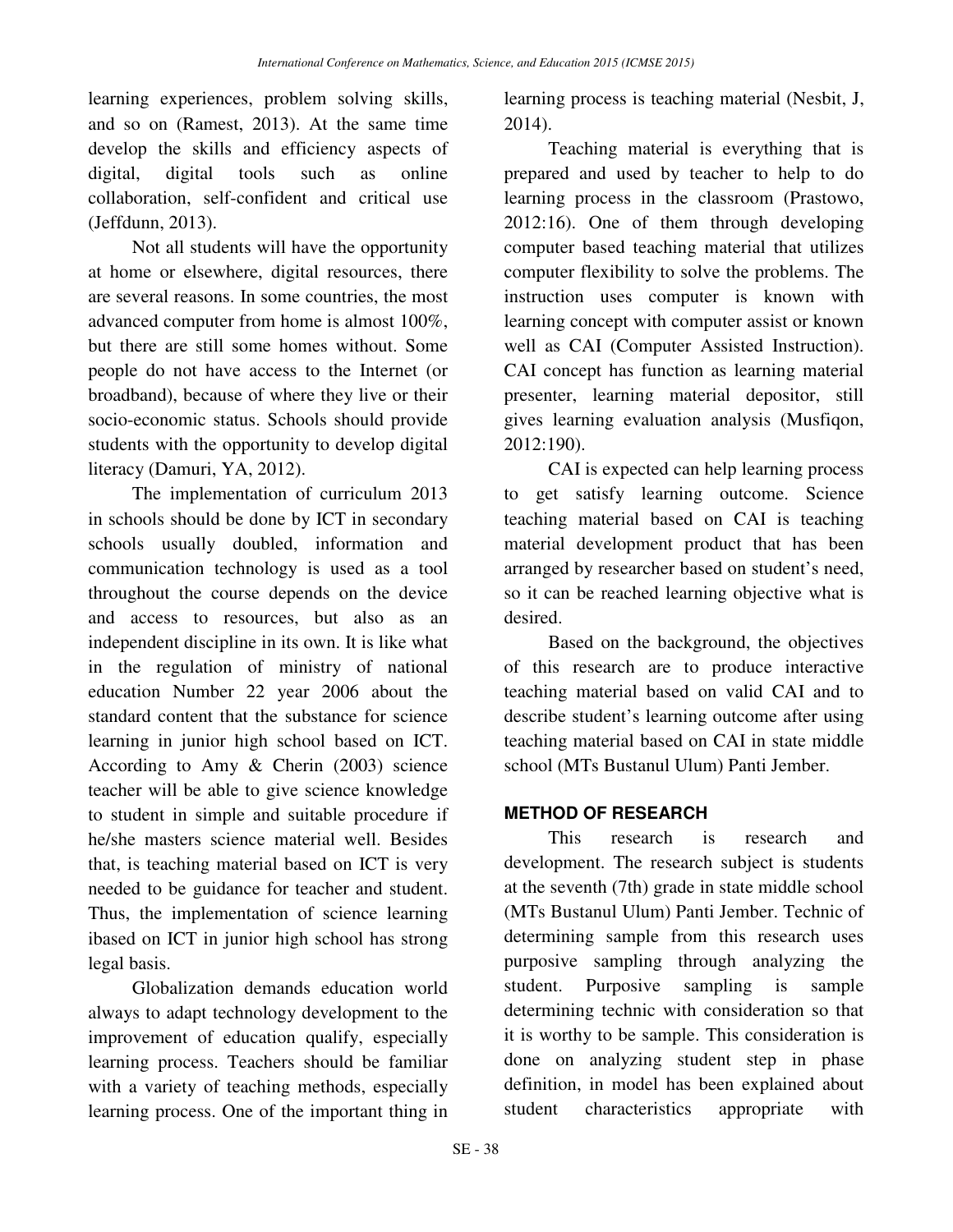planning and development of teaching material (Hobri,2010:12).

Teaching material based on CAI design in this research uses 4-D developed by Thiagarajan, then modified by researcher become : 1) definition; 2) planning; and 3) development. In this research, the development is limited to development step.

The instrument of acquisition data is tool uses to get data that will be analyzed so that the researcher can know that developed teaching material has valid or not valid category. The instrument used in this research is teaching material validity sheet based on CAI*,*  questionnaire response sheet and test.

Teaching material validity is examined by validator so that it can produce valid product that can be used for development test. Student's learning outcome is student mastery of learning outcome got from the result of total score average on cognitive, affektive and psychomotor domain. Where the category of student's learning outcome is from very low till very high (Trianto,2010:212).

# **RESULT AND DISCUSSION**

The result of experts validity by two lecturers from University of Jember and one science teacher in state middle school (MTs Bustanul Ulum) Panti Jember, shows that teaching material based on CAI is classified on valid category. The result of assessment analysis from validator to CAI can be seen on Table 1.

Table 1. The Result of Logic Validity Analysis

| Nmber               | Validator | Score<br>Percertage | Scare | Савдагу |
|---------------------|-----------|---------------------|-------|---------|
|                     | Content   | 95                  | 3,90  | Wathy   |
|                     | Fomat     | 60                  | 3,71  | Wathy   |
|                     | Lugng     | 38                  | 3,70  | Wathy   |
| Score of Validation |           |                     | 3,77  | Wathy   |

Based on Table 1. is known that the assessment from experts from content side reviewed from broadness, depth, and true concept got average score 3.90. This score is got from validity score average, where validity total score gets 95 then divided total statement aspect 25, then multiplied 100%, so the teaching material from the content side gets score 3.90. While from on format side is 3.71 and from language side is 3.70. Teaching material is worthy if the score above or equal to 2.06 and not worthy if gets score below or equal to 2.05 (BSNP, 2008). Thus it can be concluded that teaching material based on CAI that is developed by researcher has worthy criteria to be used in learning process. On this step also get suggestion from the experts.

The result of learning outcome data analysis from three domains i.e. cognitive, affective and psychomotor that has been analyzed using learning outcome formula can be seen on Table 2.

| Table 2. The Result Data of Student's Learning |
|------------------------------------------------|
| Outcome                                        |

| Number                               | Domain      | <b>Score Percentage</b> | Category |
|--------------------------------------|-------------|-------------------------|----------|
|                                      | Cognitive   | 78.5                    | High     |
|                                      | Affective   | 77.5                    | High     |
| 3                                    | Psychomotor | 71.5                    | Moderate |
| <b>HB Classical Score of Student</b> |             | 76.5                    | High     |

Analysis of student's learning outcome is got from analyzing data of cognitive, affective and psychomotor domain. Cognitive domain is got from *post-test* score where the student do exercise in the end of learning process using computer. Cognitive score average is got 76,5. It shows that student's cognitive learning outcome can be categorized high.

Affective score average is high category. Affective domain assessment is showed on learning activity score in the class begin with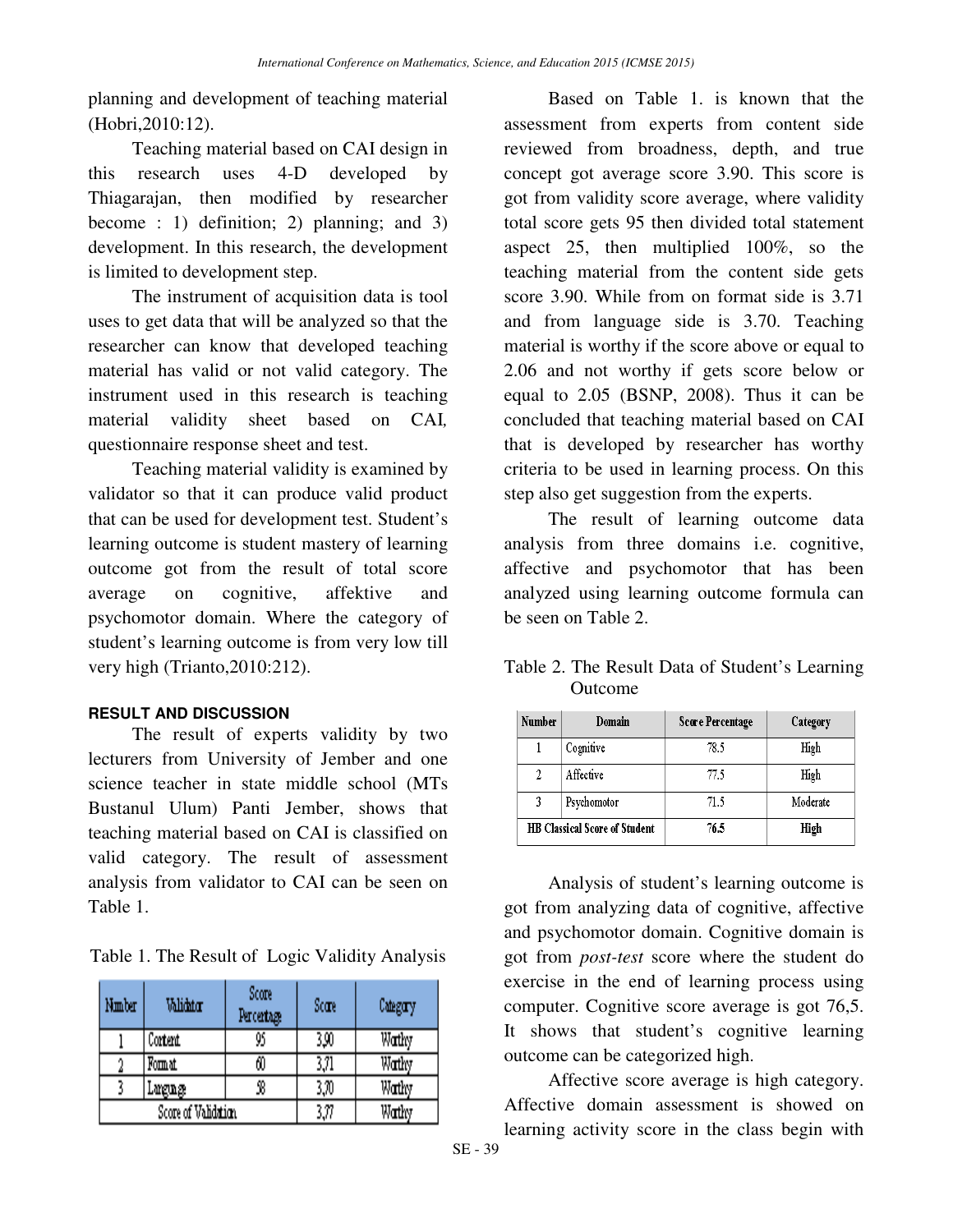pray, curiosity, thorough, responsibility and cooperation. In learning activity uses this teaching material the student is demanded to learn independent and more active.

Psychomotor consist of the student observe video instruction with teaching material based on CAI and collect the data from that observation. This domain gets moderate category. Psychomotor score result is categorized moderate because there was some troubles with some computers that had no function smoothly when video observation process, it influenced the process of student on observation till make conclusion.

#### **CONCLUSION**

Based on the result of research and discussion, it can be concluded that teaching material based on CAI that is developed it has been worthy used on instruction in junior high school because it gets score 3.90, 3.71, and 3.70 from experts validity result. Besides that teaching material based on CAI that is developed also can increase student's learning outcome. It can be seen that cognitive score average is 78.5 on high category, affective score average is 77.5 on high category, and psychomotor score average is 71.5 on moderate category. Teaching material based on CAI can be solution to increase student's learning outcome. Besides that, the teacher is expected to be able to make teaching material by his/herself to increase student's learning outcome in different chapter. **REFERENCE** 

- Amy, J. P & Cherin, L. (2003). The Power of Practice: What Students Learn From How We Teach. Journal of Chemical Education, 80 (7): 829 – 832.
- BSNP. 2008. Pengembangan Bahan Ajar. Buletin BSNP 1(2):19-23.
- Damuri. 2012. "Investment Incentives for Renewable Energy: Case Study of Indonesia". Trade Knowledge Network and International Institute for Sustainable Development.
- Garrison. 2011. " E-Learning in the 21st century:" New York.
- Hansen, J. W & Lovedahl, G. G. 2004. Developing technology teachers: Questioning the industrial tool use model. Journal of Technology Education,15 (2): 20-3.
- Hobri. 2010. Metodologi Penelitian Pengembangan. Jember: Pena Salsabila.
- Jeffdunn. 2013. The Teacher's Guide to Choosing the Best Digital Content. Retrieved July 11, 2013 from http://www.edudemic.com/2013/05/theteachers-guide-to-choosing-the-bestdigital-content/.
- Joseph Sanacore. 2007. Student Diversity and Learning Needs. Retrieved July 11, 2013from http://www.education.com/reference/ article/Ref\_Student\_Diversity/
- Musfiqon. 2012. Pengembangan dan Sumber Pembelajaran. Jakarta : PT.Prestasi Pustakaraya.
- Nesbit. 2014. " intelligent Tutoring Systems and Learning Outcomes: A Meta-Analysis". *Journal of Education Psychology*. Online Firs Publication, June 23, 2014.
- Oludipe & Idowu, D. 2011. Developing Nigerian Integrated Science Curriculum. Journal of Soil Science and Environmental Managemen, 2(8):134- 145.